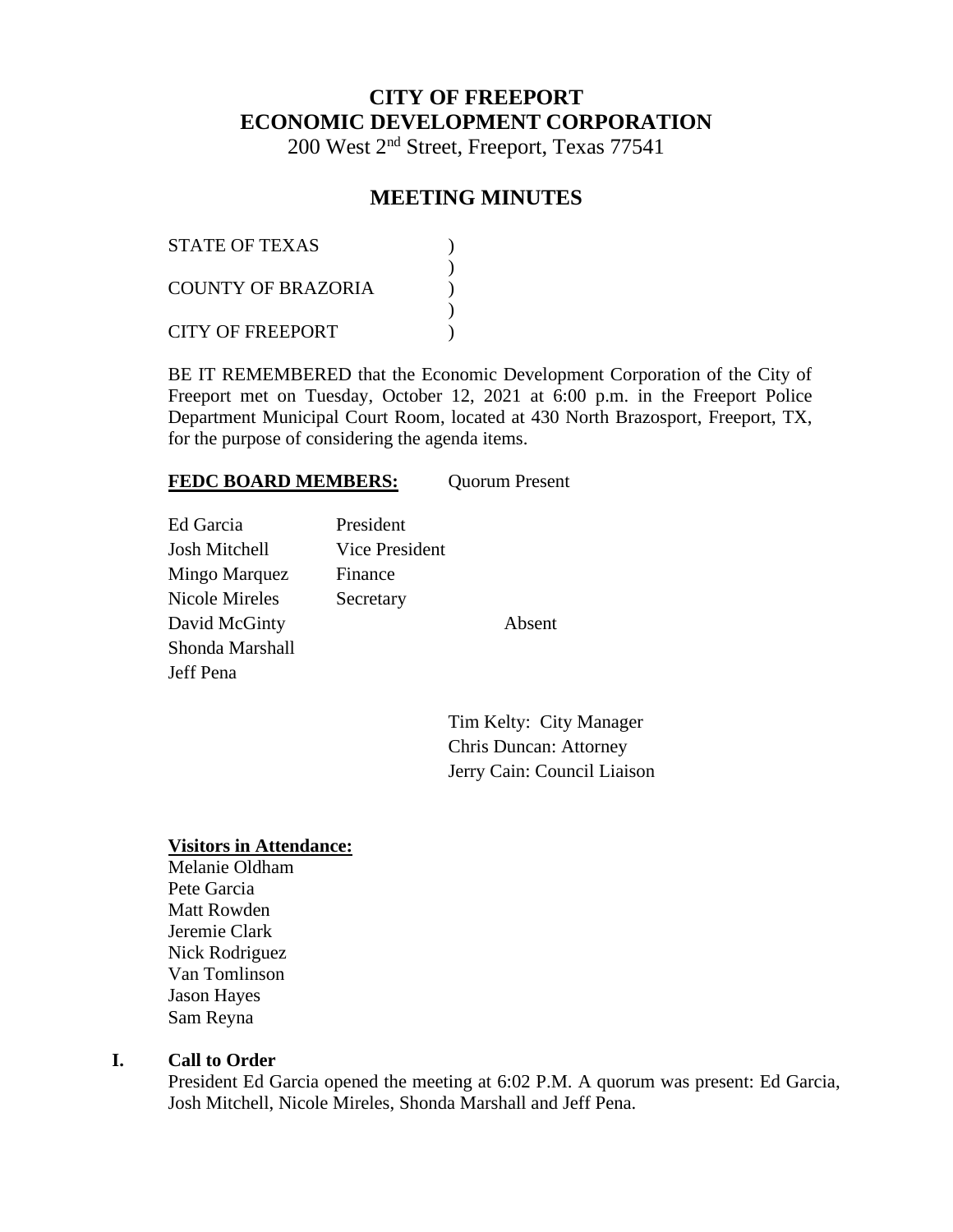### **II. Invocation and Pledge**

Shonda Marshall led the invocation and President Ed Garcia the Pledge.

#### **III. Citizens Comments**

Melanie Oldham said she resides at 922 w 5<sup>th</sup>. Melanie Oldham said she is a member of the public and attended EDC meetings for the last 5-6 years. Melanie Oldham stated that she is excited to see that the EDC board is looking to not just reach out to large industries but to local small businesses that we need to support. Melanie Oldham said she is pleasantly surprised to have met several local business owners at the meeting that came to talk and listen to see what kind of incentives the board has to help them with going through COVID-19 and the weather events that the city had. Melanie Oldham stated that a lot of people have a lot of need. Melanie Oldham reminded the board there is a policy on how grants are given, with serval criteria to ensure that it remains fair across the board. Melanie Oldham said she believes that there should be performance agreements added spelling out that these grants are going to established business with plans to stay and not just fix up a building to turn around and sell. Melanie Oldham reiterated that things need to be fair across the board and wants to point out that word is spreading about the current EDC board caring about small business and wants to help them, but it needs to be a fair process.

Ed Garcia thanked Melanie Oldham and asked if anyone else would like to speak

Jeremie Clark said he has seen the building at either 217 or 212 w Park St and he is wanting to open a chicken and waffles restaurant in that location. Jeremie Clark said that he is ready to move forward with a contract.

Ed Garcia thanked Jeremie Clark.

Mathew Rowden handed out Brazoria CAD information referring to "Gulf Breeze Estates Sec 1, Block 2, Lot 1" and stated that he had been trying to buy this property for about a year. Mathew stated this property is owned by the EDC. Mathew Rowden asked for clarification on if the board wanted to sell the property or what their plans for the property are.

Ed Garcia responded to Mathew Rowden that unfortunately the board cannot respond to requests during the comments section of the meeting. Ed Garcia stated that he understands Mathew Rowden has dealt with the past director and informed Mathew Rowden that he is no longer part of the EDC. Ed Garcia stated that the current board is trying to work through those existing requests and asked Mathew Rowden to bear with the board while they work through it and appreciated him for his time.

Jason Hayes stated he is opening a restaurant on the Brazos where Capt. Kens previously was located. Jason Hayes said he is looking to lease a dock space located on the other side of the levee near the restaurant and is intending for it to be used for boats to be able to dock and then walk over to his restaurant.

Ed Garcia stated that the board has Jason Hayes on the agenda for the executive session and asks for any other comments from the public. There are no further comments.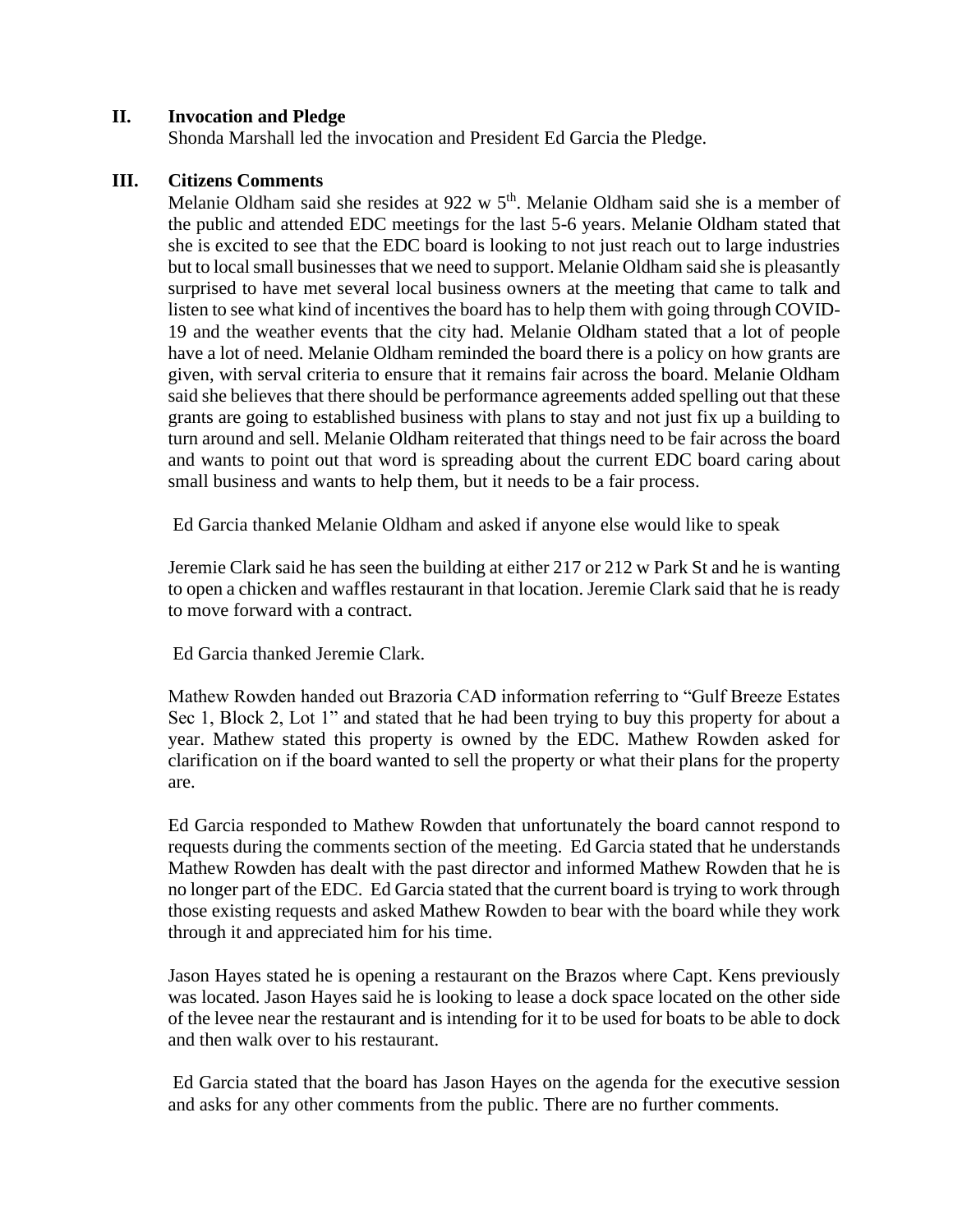### **IV. Consent Agenda**

## **a. Approve Meeting Minutes for September 17, 2021**

Motion to Approve Meeting Minutes for September 17, 2021 was made by Nicole Mireles and seconded by Shonda Marshall. **Motion passed** unanimously.

## **b. Approve September 2021 Financial Statement.**

### **c. Approve Invoices.**

Motion to Approve Invoices for the City of Freeport for the amount of \$2510.57 for three outstanding bills (APG&E for \$110.57 and Wells Nursery for \$800 and \$1600), was made by Nicole Mireles and seconded by Shonda Marshall.

Jeff Pena requested that the invoices be tabled until David McGinty is present to give clarification on the Wells Nursery invoices.

Nicole Mireles amended her motion to state that she makes a motion to pay the bill to APG&E for the amount of \$110.57 and to not pay the Wells bills until information is given by David McGinty. Jeff Pena Seconded this motion. **Motion passed**. Nicole Mireles voted Nay

## **V. Developer Presentation**

### **a. Pete Garcia Group**

Pete Garcia gave a presentation on a tourism development prospect by Delta Group. This would consist of a multi-level structure with retail and restaurant spaces along the bottom floor with family homes and condos above. Pete Garcia gave a presentation over Terra Pave a sustainable top coat for soil roads and pavements intended to help the roads last longer and save on repair and maintenance costs. Pete Garcia gave a presentation over City Quest, a city home developer building single family homes from \$200,000-\$500,000

## **VI. Discussion & Action Items**

## **a. Discussion and possible action for the contract with Kelly Services to hire Administrative Assistant.**

Shonda Marshall reported that the subcommittee did agree upon and hire and administrative assistant, Lauralee (Kaytee) Ellis, who was in attendance. Shonda Marshall stated that this subcommittee could now be closed if there were no questions.

#### **b. Discussion and possible action on approving EDC Directors Job Description.**

Nicole Mireles stated that on page 67 of the packet, a job description was listed for the EDC Director's position. Nicole Mireles asked if the board had reviewed this description. Nicole Mireles asked if she could use this description to get the vacancy posted. Nicole Mireles said to Tim Kelty that this was the description they had discussed previously.

Tim Kelty suggested that a modification should be made to the statement that the EDC director's position was the only paid position in the EDC. City. Tim Kelty stated that with the hiring of the administrative position, this statement was no longer true.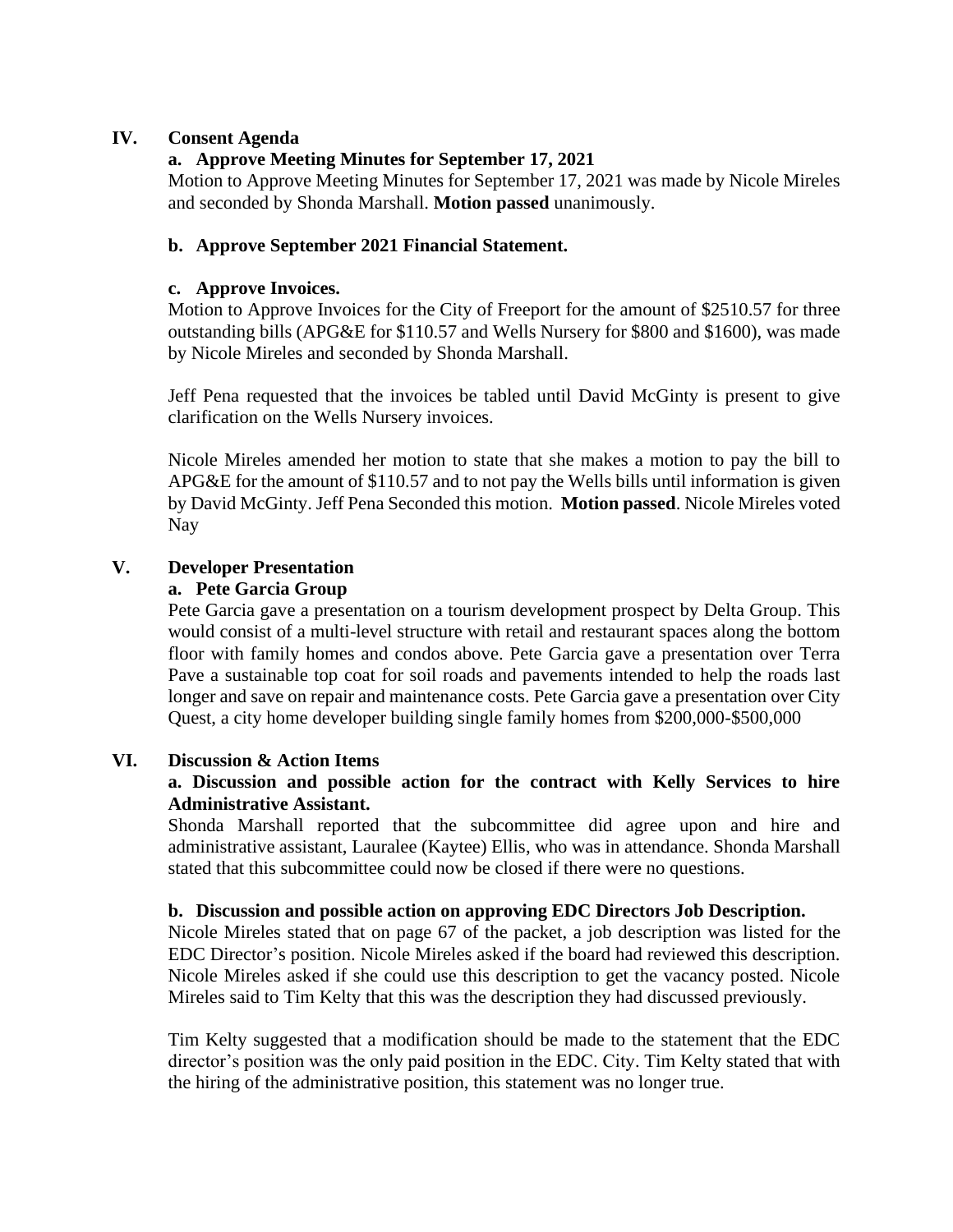Nicole Mireles asked Tim Kelty if it was necessary to include "total sales tax revenue" on the job posting and stated that the information listed was not correct.

Tim Kelty said he would get the information to her.

Nicole Mireles thanked Tim Kelty and asked if the board had any questions. Nicole Mireles asked for clarification on where this position should be posted.

Tim Kelty responded that he recommends it be posted on TML and TEDC (Texas Economic Development Commission). Tim Kelty stated that HR would post it.

Nicole Mireles said it could be updated and posted as soon as possible. Nicole Mireles thanked the Tim Kelty and asked if there are any comments, concerns, or questions.

Shonda Marshall asked for clarification on the process of reviewing and proceeding with applications.

Nicole Mireles suggested that copies of all applications be placed in binders and given to each board member, each board member then picks their top 3 applicants and then the board proceed with it that way. Nicole Mireles added that if anyone had any other ideas or concerns to please speak up and express them.

Mingo Marquez asked Tim Kelty if the last time they went through this process, he went through the applications before they were presented to the board.

Tim Kelty responded that due to the criteria on the job listing the last time, he did go through and remove those who did not meet the minimum qualifications before presenting the applications to the board. Tim Kelty stated that there were few applications, 8 or 9 total and only 4 or 5 that were qualified.

Nicole Mireles and Mingo Marquez thanked Tim Kelty.

Ed Garcia asked if there is any further discussion.

Shonda Marshall asked how long they would be accepting applications.

Tim Kelty said postings such as these are typically posted for 30 days.

Nicole Mireles agreed.

Jeff Pena stated that if the job were posted the upcoming Friday, October  $15<sup>th</sup>$ , that would end the application period on November  $15<sup>th</sup>$  and in the holiday season. Jeff Pena expressed a concern that attendance levels by board members, council, and citizens are typically low during the holiday season and that this may hinder the interview cycle from November 15th thru the end of the year. Jeff Pena asked that the board keeps this in mind and suggests to move the hiring of a director to January 2022.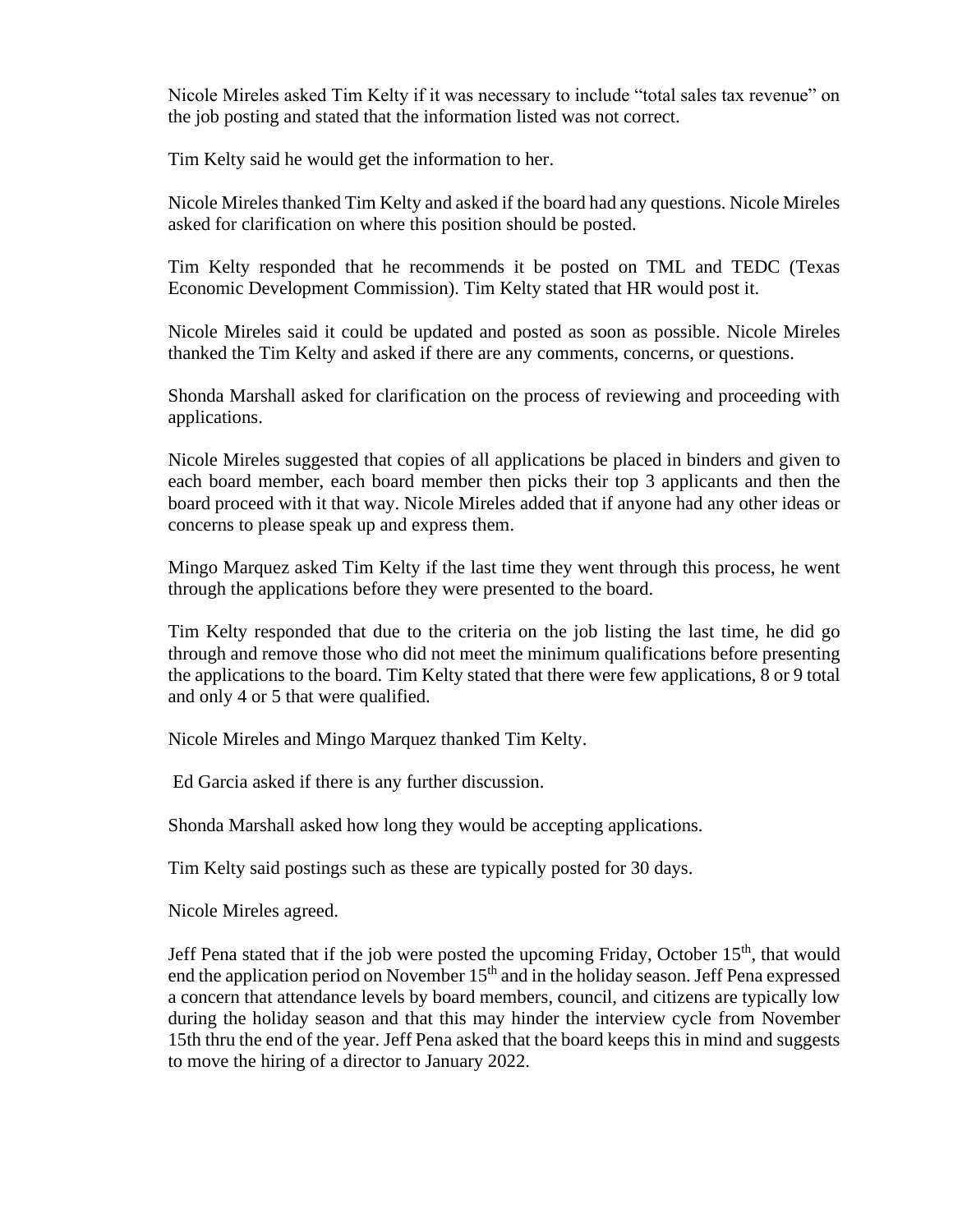Ed Garcia responded to Jeff Pena by stating that the EDC has had a lot of inquiries into what is going on and that the EDC is already getting applications. Ed Garcia added that he believes the board is committed and aware enough to get this Executive Directors position taken care of as fast as possible.

#### **c. Discussion and possible action on EDC owned property locks.**

Ed Garcia stated that David McGinty is in possession of the keys and they should be turned over to Nicole Mireles.

Nicole Mireles agreed and asked to make a comment. Nicole Mireles stated that she and David McGinty wanted this item on the agenda because there are tons of keys that they cannot figure out where they go. Nicole Mireles has suggested on behalf of David McGinty that those locks without or with missing keys go ahead and be changed on EDC owned properties. Nicole Mireles stated that David McGinty has no problem installing the locks if purchased by the EDC.

Jeff Pena asked for clarification on which properties.

Ed Garcia responded to Jeff Pena that all of the gates needed to be changed.

Nicole Mireles agreed that the gate's locks are missing key and need to be changed.

Jeff Pena responded that in terms of the gates, he agrees they need to be changed. Jeff Pena asked if the keys for properties downtown have been located and identified. Jeff Pena said these should be readily available.

Nicole Mireles responded to Jeff Pena that David McGinty would know more on the keys but that evidently, he has them figured out and had provided keys certain properties when asked. Nicole Mireles said herself and Tim Kelty looked through the EDC office to locate keys and were not able due to the mess of the office.

Jeff Pena said even though the EDC does not have keys for the 8.8 acres locks, those locks are brand new. Jeff Pena stated that he believes Patrick's keeps copies of keys when they change locks and that they may be able to provide copies of these to the EDC.

Ed Garcia responded to Jeff Pena that the keys cannot be located and they need to proceed with changing the locks. Ed Garcia said they will move forward with the agenda

### **d. Discussion and possible action on approving the contract document with mowing service.**

Ed Garcia said this contract has already been approved by the board. Ed Garcia stated that attorney Chris Duncan has provided a copy of the agreement and it just needed to be signed by Van Tomlinson.

Nicole Mireles addressed Van Tomlinson in the audience and asked if he would be able to sign the agreement tonight.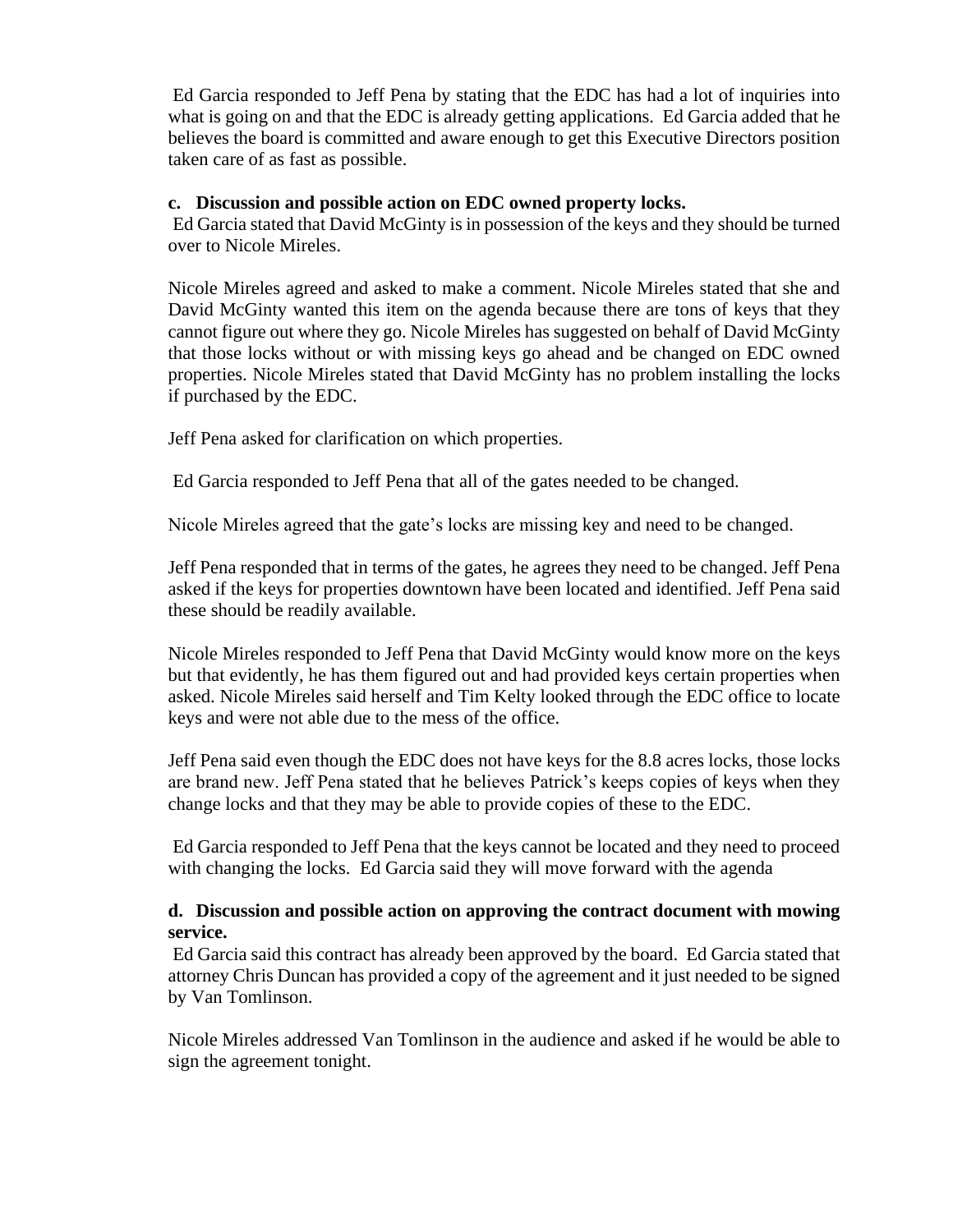Van Tomlinson responded to Nicole Mireles that he had not seen the agreement and did not have a copy.

Nicole Mireles gave a copy of the agreement to Van Tomlinson to review and sign.

Ed Garcia said the board would get Van Tomlinson to sign after the break. Ed Garcia moves to the next item

### **e. Board roles and procedures.**

Ed Garcia said David McGinty has asked this be tabled due to David McGinty having to leave town for work. Ed Garcia tabled this matter.

### **f. Discussion and possible action regarding Hispanic Chamber of Commerce Business Expo.**

Jeff Pena said the Hispanic Chamber of Commerce was not present at the meeting. Jeff Pena stated that the Hispanic Chamber of Commerce approached the EDC in regards to a job fair to promote local businesses in Freeport. Jeff Pena said the Hispanic Chamber of Commerce is asking the EDC to sponsor and help promote the job fair. Jeff Pena said the Hispanic Chamber of Commerce is wanting the job fair be in November at the River Place building.

Ed Garcia stated that the Hispanic Chamber of Commerce is requesting a sponsorship in the amount of \$3500. Ed Garcia said he does not believe it should cost this much because the Chamber has other sponsors as well. Ed Garcia said if the EDC wants to be a part of this, he suggests that they make a contribution but not the entire \$3500 amount.

Nicole Mireles asked the board if they have ever been able to get a list of Freeport business members from the Hispanic Chamber of Commerce. Nicole Mireles asked Jeff Pena if he has been able to get a list.

Jeff Pena stated that he has not been able to get that list and would ask.

Nicole Mireles said she would love to see the list.

Ed Garcia stated that he was able to get a list from the City of Freeport but it is a list of all business, not just those members of the Hispanic Chamber of Commerce.

Jeff Pena suggests that the list from the City of Freeport is probably better a list to work with.

Ed Garcia said the Hispanic Chamber is claiming to only have 5 or 6 business members in Freeport.

Jeff Pena responded that it is his understanding that the Hispanic Chamber is wanting to include all Freeport Business, not just their members.

Shonda Marshall added that she does not believe the Hispanic Chamber would have a list of all freeport businesses.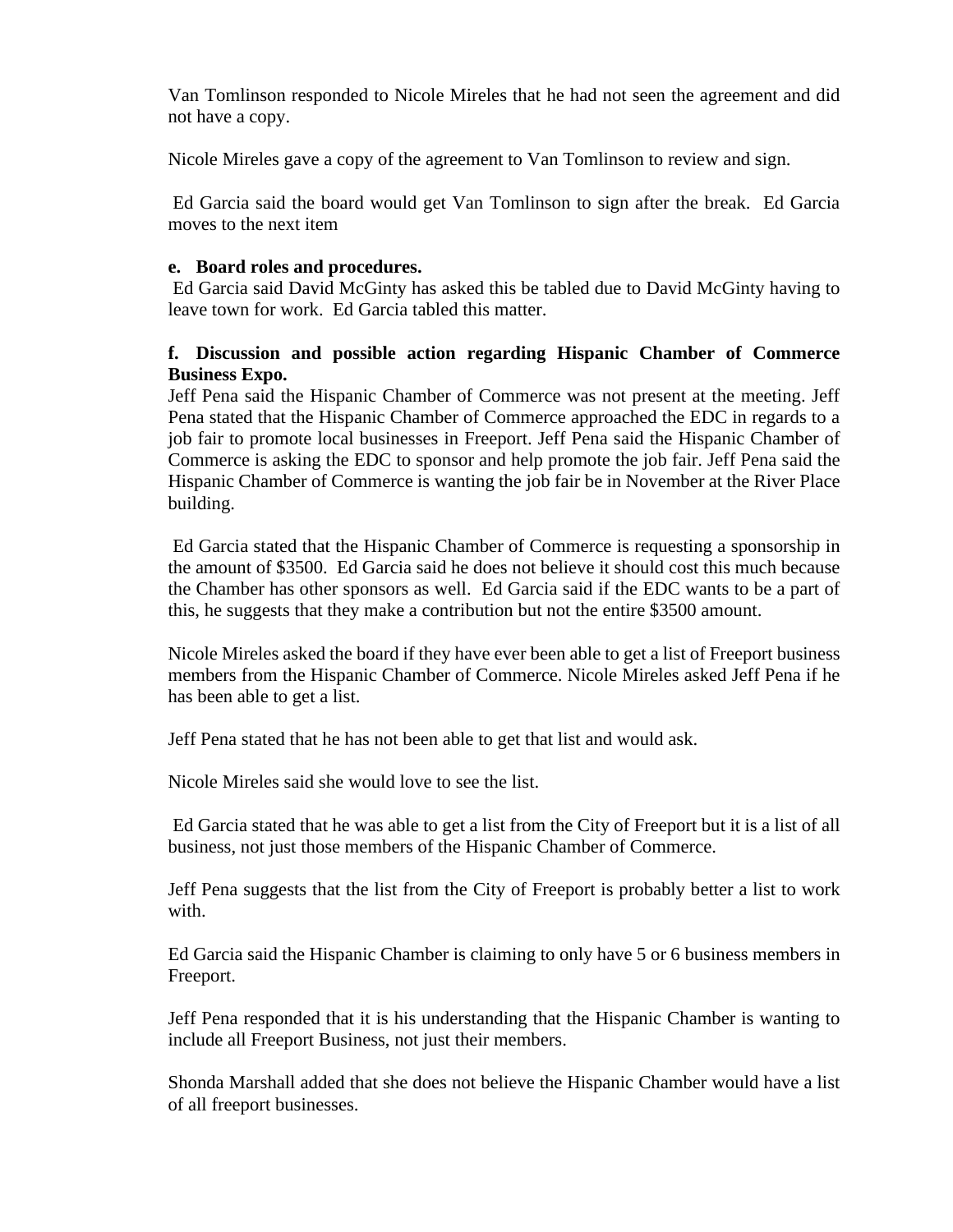Nicole Mireles said she is looking for just a list of the members of the Chamber of Commerce.

Jeff Pena said, in vain of this chamber subject, the Hispanic Chamber has their own volunteers, efforts and resources. Jeff Pena asked if this would be something the EDC would want to take on as their own or utilize the Hispanic Chamber's resources. Jeff Pena suggested the board visit the job fair the Hispanic Chamber is hosting for the city of Clute and see if this is something the EDC would like to participate in before making a decision.

Ed Garcia agreed and said that this will be a no action item

### **g. Freeport Blue Santa Golf Tourney Sponsorship.**

Jeff Pena said the Blue Santa Golf Tournament is put on by the Freeport Police Department and this was an event that the EDC sponsored and participated in last year. Jeff Pena said the PD has reached out again this year to see if the EDC would like to be a part of the tournament again. Jeff Pena said the chairman of the Blue Santa Golf Tournament, Angela Cantrell, is present.

Nicole Mireles asked Jeff Pena if the board physically participated in the golf tournament themselves last year.

Jeff Pena responded to Nicole Mireles that this is correct.

Nicole Mireles asked when the golf tournament is and asked Angela Cantrell to speak.

Angela Cantrell said last year the EDC did participate and they sponsor a team. Angela Cantrell said the team consisted of Tim Kelty, Police Chief Garivey, and 2 unnamed EDC board members. Angela Cantrell said a team entry is \$400 and she asked that the EDC to participate again this year. Angela Cantrell said this program helps many local children in the local area including Oyster Creek, Jones Creek, and Freeport. Angela Cantrell stated that the previous year they were able to sponsor over 600 children from Brazosport Independent School District. Angela Cantrell said she anticipates having just as many children again this year. Angela Cantrell said again she is asking for a donation and participation. Angela Cantrell said she had sent emails, but she is now aware that person is longer with the EDC. Angela Cantrell said that board member Jeff Pena reached out to her remembering that they participated last year. Angela Cantrell said the tournament is this Friday at 8:00am and any help would be appreciated. Angela Cantrell asked if there were any questions.

Jeff Pena asked about sponsorship levels.

Angela Cantrell responded that she did not have that information on hand but could get it to him.

Ed Garcia read the sponsorship levels from the information he had on hand. Ed Garcia stated that he had just received the information today from the past director's emails.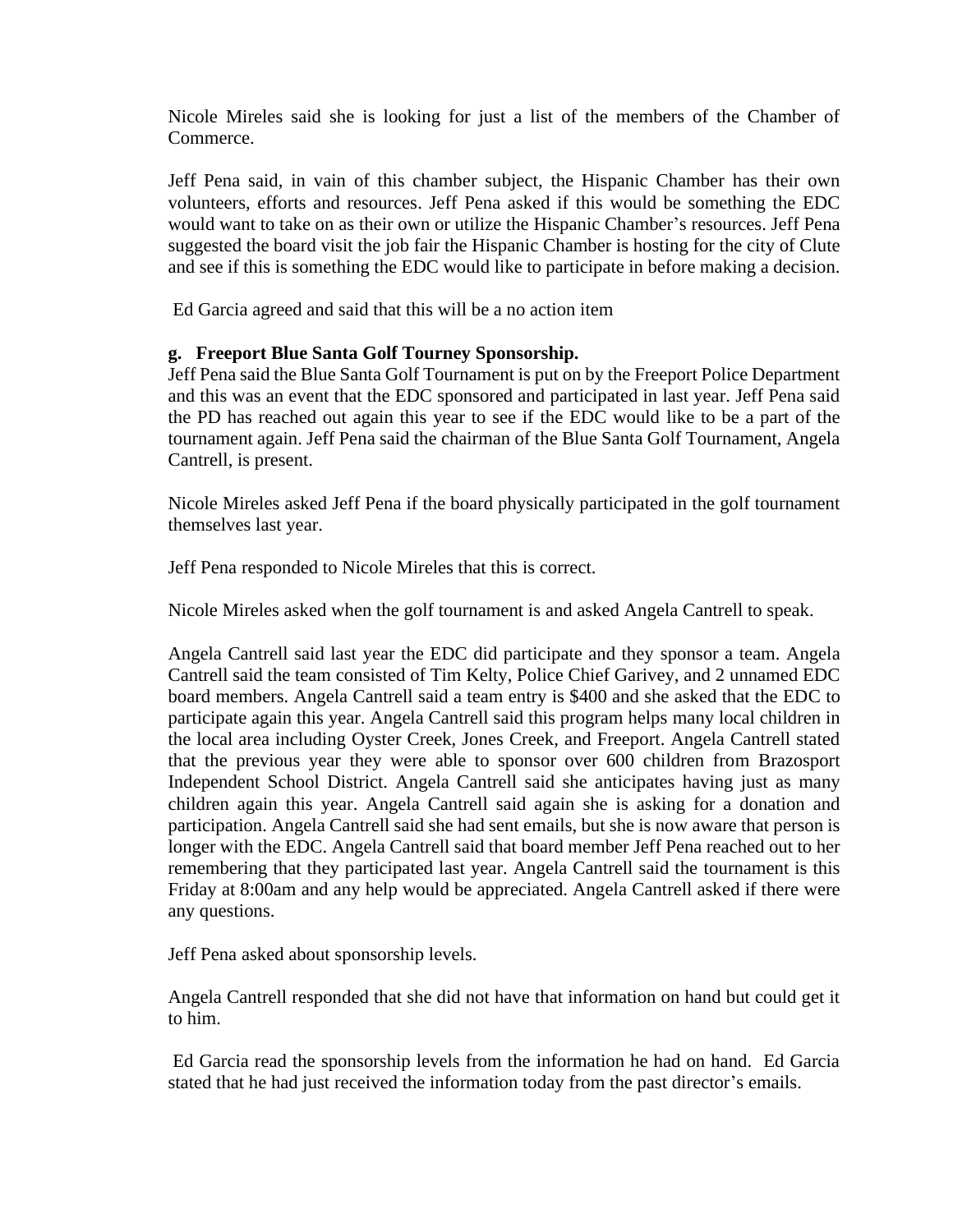Angela Cantrell asked that if it is too late for the EDC to be able to put together a team, they still sponsor anything else.

Jeff Pena said he believes this a good idea because the EDC sponsored last year and suggests that it would be a good team building/bonding exercise for the EDC board members while helping out the community.

Angela Cantrell said she is sure they have seen this going on in past years throughout the community. Angela Cantrell said the parents take part and it is a great opportunity for the community and she wished she had more time to explain.

Jeff Pena stated that this was basically to give underprivileged kids a Christmas.

Angela Cantrell corrected him and said that this is a big misconception. The Blue Santa does not give them as a handout. Angela said that the parents actually come in and perform community service hours that she then tracks and adds toward their purchase credit. The parents are then able to go shop with the PD with these funds and pick out personalized gifts for their children.

Attorney Chris Duncan reminded the board that EDC funds are to be used for EDC expenses, economic development, or promotion. Attorney Chris Duncan stated that the EDC could only use up to 10% of their budget for promotion, however promotional needs to be promoting development and tourism. Attorney Chris Duncan stated that the board would be getting into dangerous territory if there were to sponsor charitable events that does not fulfill one of these three groups and he does not believe that it qualifies as an EDC expense. Attorney Chis Duncan said he would donate \$400 to sponsor an EDC team, rather than the EDC spend money.

Ed Garcia asked attorney Chris Duncan if he personally would be paying for the sponsorship.

Attorney Chris Duncan responded that he would.

Angela Cantrell said she can accept anonymous donations as well. Angela Cantrell says that as soon as she can get the paperwork back, she will get the EDC down for a team.

Jeff Pena asked if this new information provided by attorney Chris Duncan means that last year's sponsorship was not in-line with the EDC's work.

Ed Garcia responded to Jeff Pena that is correct and that this is why it is important to include paperwork in the packet for agenda items, so the board can be prepared.

**h. Discussion and possible action regarding Business Improvement Grant request for Ann's Custom Monograming.**

Mingo Marquez asked to table.

## **i. Discussion and possible action regarding Business Improvement Grant Application**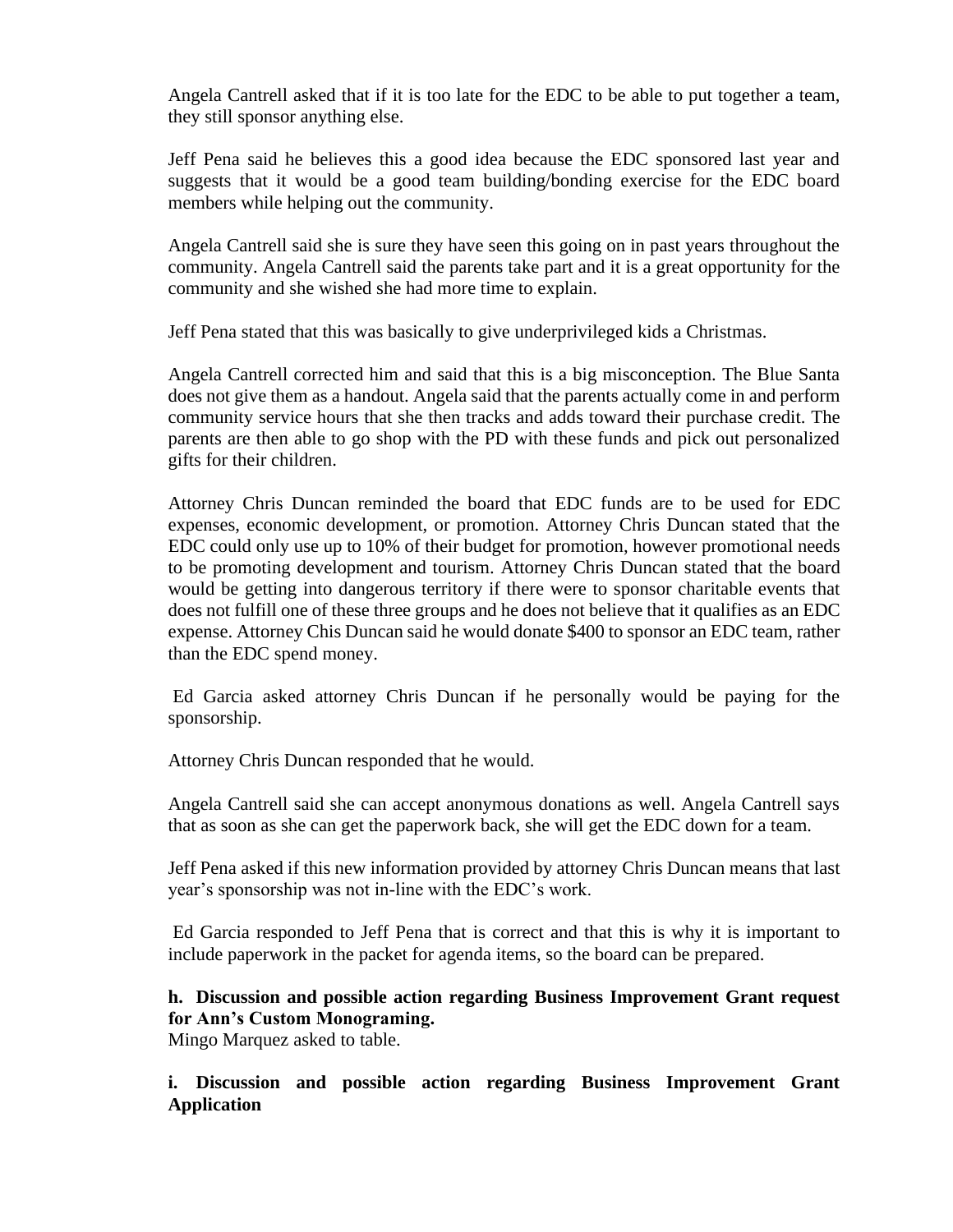- **224 W. Park St.- Park Avenue Lofts, Brick**
- **112 W. Broad St.- Roof**
- **212 W. 1st Windows/ Exterior Façade**

Mingo Marquez said the subcommittee met and feels as a whole that all grants should be tabled until clear guidelines can be set. Mingo Marquez stated that there were a lot of questions the subcommittee had and wants to wait until these can be answered. Mingo Marquez suggests the grants process be reviewed and updated in order to be fair and transparent to all applying. Mingo Marquez said the committee will meet and work on the guidelines.

Nicole Mireles asked if the issue was working or what the problem was.

Ed Garcia stated that there are several issues and he would like to give the committee time to work on these.

Mingo Marquez made a motion to table all grants until new criteria and guidelines can be made. Seconded by Josh Mitchell. **Motion Passed** unanimously.

**j. Discussion and possible action regarding adding alternate to each subcommittee.** Ed Garcia said there are 17 subcommittees and suggests adding an alternate to each subcommittee in case of the event of a conflict of interest.

Motion made by Mingo Marquez to add an alternate to each subcommittee. Seconded by Jeff Pena.

Nicole Mireles said there are some members on 9 committees and suggests that they revisit the subcommittees and reassign them completely.

Ed Garcia agreed with Nicole Mireles. Ed Garcia said with this new fiscal year, the committees with be revised, some will be removed or combined, and that new members will be assigned.

Jeff Pena asked if board members would still be required to volunteer for any committees in so that they are not placed in a committee they do not want to be in or do not qualify for.

Ed Garcia responded that he believes each member is qualified to serve on any committee

Shonda Marshall said she thought that board members would be able to volunteer or decline a position on any board.

Ed Garcia said he will follow procedure set by the City of Freeport that says to send out a form where members can list their preference of committee in order and then they will go from there.

Jeff Pena said he understands there are 17 committees currently but that number is not fixed. Jeff Pena asked if the board is trying to limit the number of committees and individual could serve on to give others the opportunity to step up.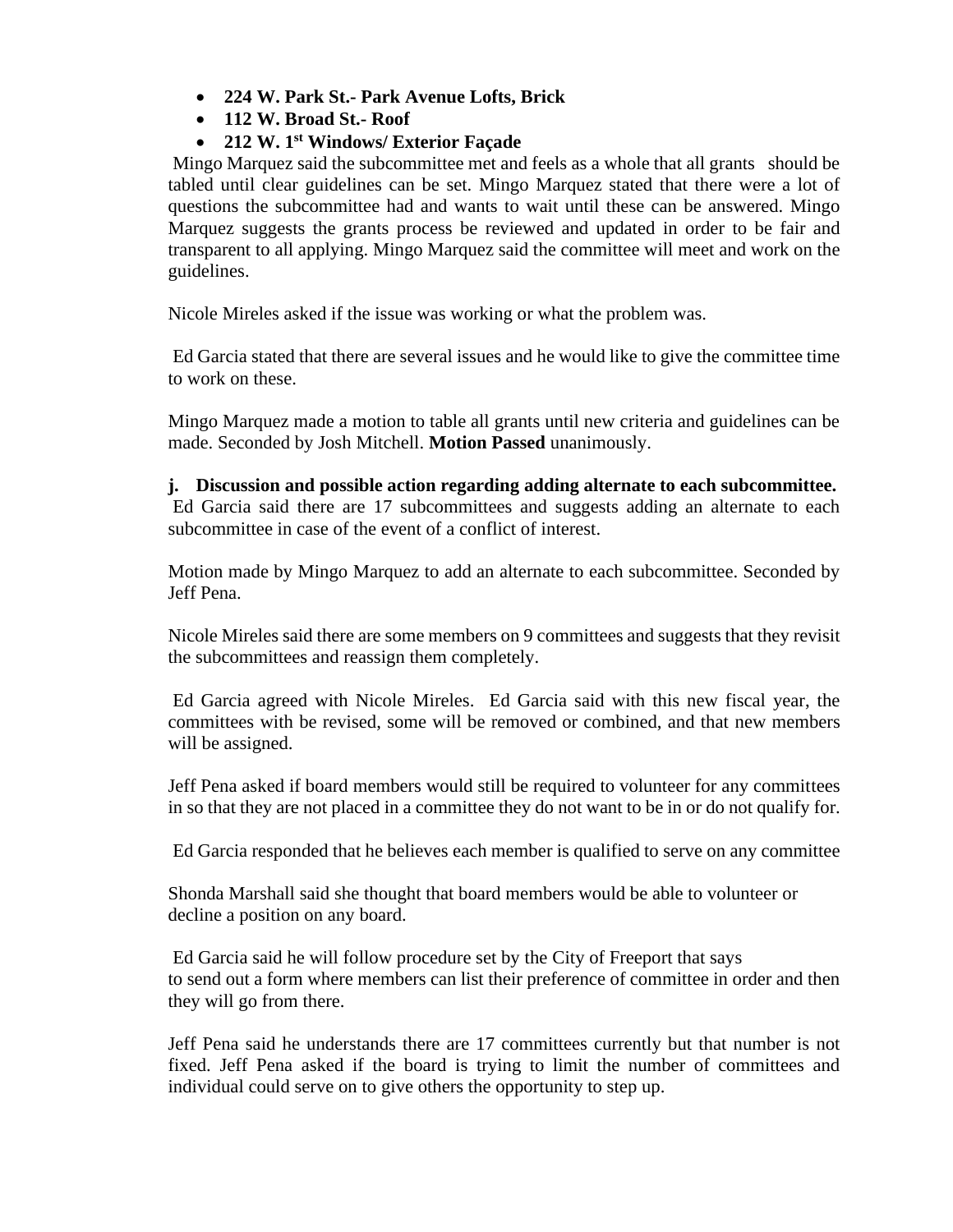Ed Garcia said that this is correct but he will be removing committees that are no longer needed and will be combing others.

### **VII. Subcommittee Updates**

FEDC Office/Visitor Center-Nothing to Report.

#### Pop Box-

Mingo Marquez presented handouts including photos and the concept the Pop Box is trying to establish. Mingo Marquez suggests lease terms at a minimum of 90 days or a case-bycase basis for long term tenants at \$250 per month. Lease Terms would include making sure that there is a lock up generator and providing gas for the generator. Mingo Marques suggested the application fee be set at \$200. The Pop Box would be for new and existing businesses, food, retail, or other. It would create new job and Sales tax would be collected. Mingo Marquez said Mr. Duncan had prepared a 4-page lease agreement that was emailed to the other board members for review.

Ed Garcia said he sees all information except for a location.

Mingo Marquez said they have discussed several locations. One location would be by the splash pad/jogging train, by the old Western seafood location, or by Bryan beach. Mingo Marquez said these are not set in stone locations, rather ideas the committee believed were ideal. Mingo Marquez said one individual has proposed kayak rentals to use on the river. Mingo Marquez stated that there is some interest, they are just deciding what would be best for the first pop up. Mingo Marquez said in the lines of marketing, they are having some issues there. Mingo Marquez said he has brought the idea to Ed Garcia of assigning a marketing committee for not just paper marketing, but using social media and online marketing since this is the most popular way to market today. Mingo Marquez said this would benefit not just the Pop Box but the entire EDC

Josh Mitchell said he would like to volunteer for this committee.

Mingo Marquez said he would like to volunteer as well.

Jeff Pena said there was previously a marketing subcommittee himself and Mrs. Music were a part of and if anyone would like any of that information including the Facebook page, he would help.

Mingo Marquez stated that David McGinty was interested as well and has a lot of social media experience.

## Downtown Lighting-

Jeff Pena said he had visited with some business owners downtown and they are asking for the EDC to provide year-round lighting downtown to make the area more attractive instead of just the 2 months the Christmas lighting is provided by the city. Jeff Pena said this goes with the discussion the city had as well. The city would provide the nights from the end of October thru January. Jeff Pena stated that additional lights may be needed for the palms and oak trees year-round. Jeff Pena said there was a concern that during the previous years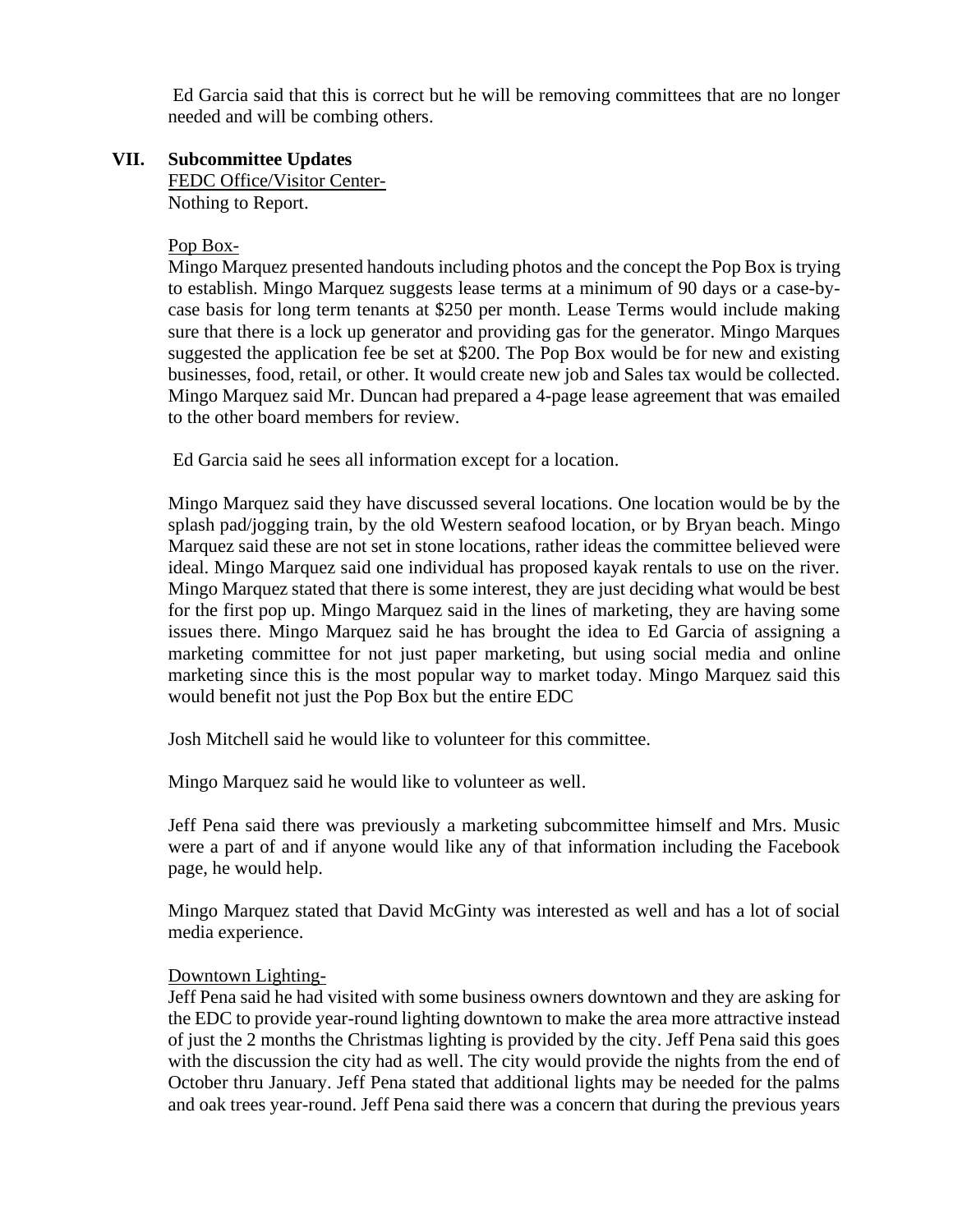the lights were left up year-round and not maintained so the lights ended up digging into the bark and trunk of the trees. Jeff Pena said the idea was that from discussion with the downtown owners, the lights could stay up and be replaced every 12 months instead of being removed after the 2-month period. Jeff Pena stated that it should be close to the same cost, but they would get the benefit of year-round lighting.

Jeff Pena said as another update, CenterPoint has been replacing poles and getting those up and running, specifically on 2<sup>nd</sup> street and broad street.

Jeff Pena says overall, the plan is to insure there is enough lighting and he is working with the city to see the plan for Christmas lights and how the EDC could sustain them for the whole year. Jeff Pena says Mr. McDonald, owner of Beach Bums, is in attendance and has some comments about the lighting as well.

Nicole Mireles asked how long this issue has been going on. Nicole Mireles said this has been an issue as long as she has been on the board and wants to know how much longer they are going to have to wait before these issues are fixed.

Mingo Marquez responded that for example it took them two and a half years to get the fountain fixed.

Nicole Mireles said this is what the EDC should be trying to change.

Mingo Marquez agreed with Nicole Mireles and said he does not understand why it takes so long either.

Jeff Pena said part of the issue was that there are two parts to the lighting, downtown and the 8 acres, they have not been able to discuss the 8 acres as downtown has been the focus.

Ed Garcia asked if the committee was ready to present any costs or additional details.

Nicole Mireles said she is interested in seeing the costs on maintaining these.

Jeff Pena said it is his suggestion to supplement the City of Freeport's cost for the nonseasonal months.

Board Training/Retreat-No comment

Annual Budget-Ed Garcia said the annual budget has been approved by city council.

Housing Committee-Ed Garcia said David McGinty was not there to present.

Riverfront & Community House-

Jeff Pena said there have been conversations of interest on the riverfront properties (8.8 acres and the property where the boat ramp is). Jeff Pena said he does not have all the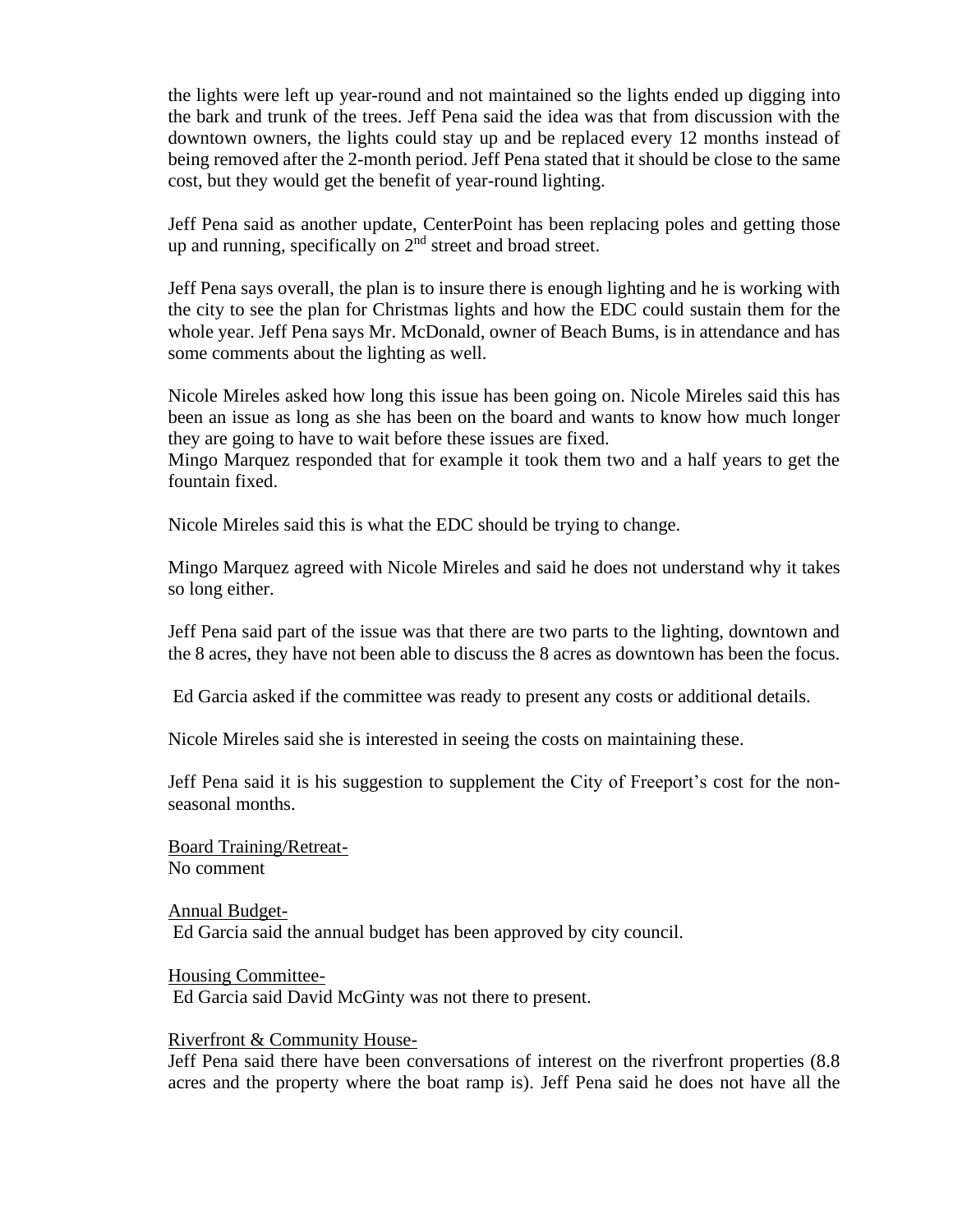details but he would be meeting this week with an architectural firm to go over some of the concept that they are looking at or trying to attract.

Josh Mitchell said they would be going to Houston on Thursday to Kinser Architectural Firm to discuss concepts and ideas to get the ball rolling. The committee is wanting to have something for everybody.

Jeff Pena stated this meeting with Kinser does not necessarily mean that this is the firm they will be going forward with but they are hoping that the meeting will go good enough that they will want to move forward with them.

#### Mowing Committee-

Passed earlier in the meeting

#### Bryan Beach-

Jeff Pena said he had reached out to the locals in Quintana about the utilities in that area. Jeff Pena said the good news is that there are different options available for bathroom plans. Jeff Pena said they are beginning to get with different engineering firms for pricing. Jeff Pena said he wanted to make sure everyone knows that yes, the utilities can be placed there. It would not be standard sewage; it would be septic systems like the rest of Quintana. Jeff Pena said Shonda Marshall has expressed her interest in being part of the beach subcommittee.

#### Grant Committee-

Ed Garcia said they have discussed the grant committee; it will be discussed further in subcommittee and a recommendation will be presented to the board.

#### Downtown Buildings-

Mingo Marquez said the main focus is initial work on building 212 to get that building ready to be leased out and then focus on the other two after that is done. Mingo Marquez said only one other contractor has been out and he is waiting on a proposal from them. Mingo Marquez said he did receive a list of other contractors from Nicole Mireles and he will be reaching out to those. Mingo Marquez said the committee is wanting to focus on one building at a time but he has had someone express interest in the 212 building already and will discuss this more in executive session.

#### EDC Project 2- WiFi-

Jeff Pena said there is no update, he will have one for the next meeting.

#### **VIII. Board Comments**

#### **a. Ed Garcia- President**

Ed Garcia said he can see that there is a lot of activity going on within the board and he believes that they can comply with some of the grant requests coming in. Ed Garcia says hopefully they can look at some bigger development along the river.

#### **b. Josh Mitchell- Vice President**

Josh Mitchel said taking part in the EDC is very inspiring and he believes that in the long term, a lot of good is going to come to Freeport through the work they are doing. Josh Mitchell wanted to follow-up that they will be visiting with Kinser this Thursday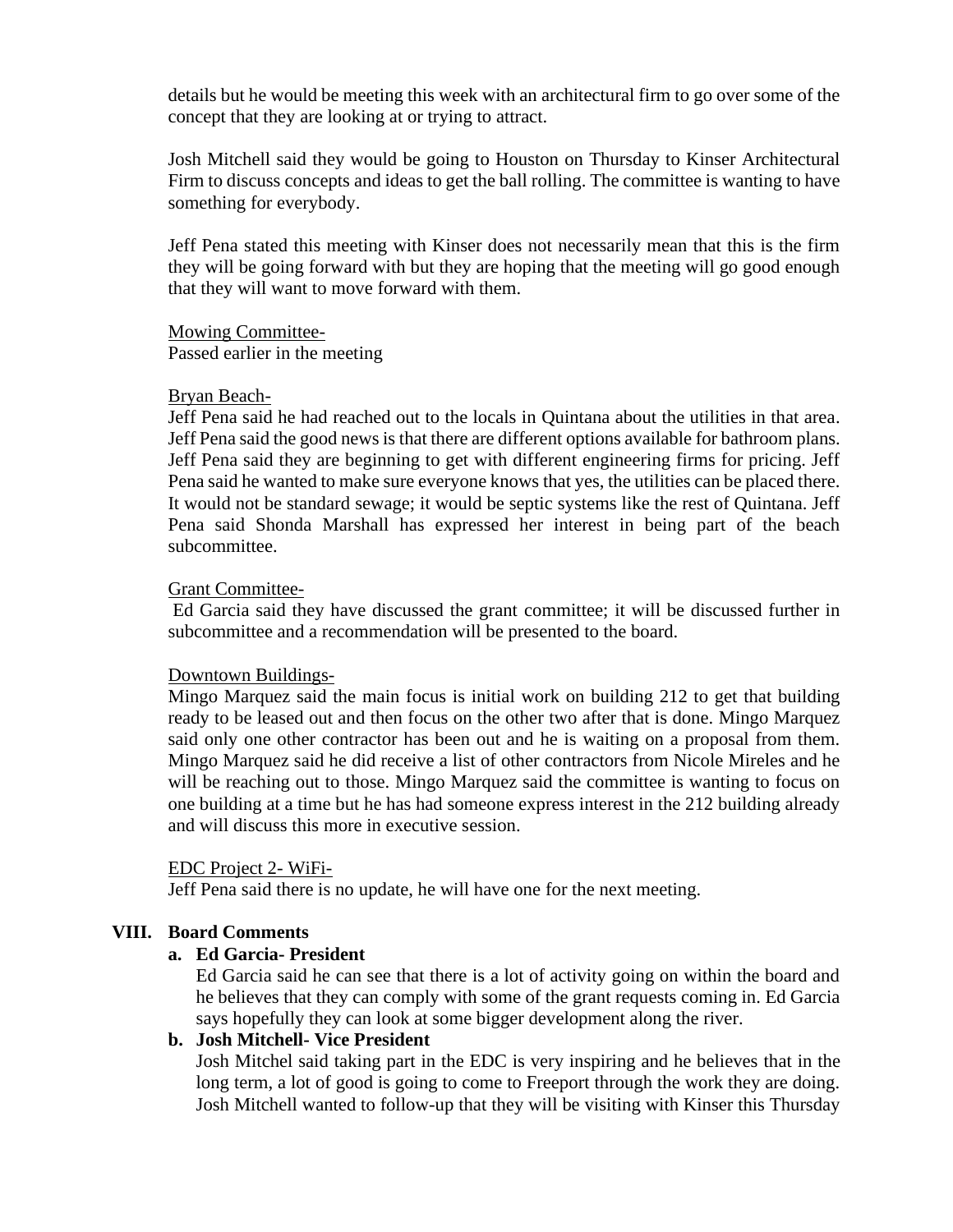and hopefully a lot of good news will come from that meeting as well as the other projects the EDC has going on.

## **c. Mingo Marquez- Treasurer**

Mingo Marquez thanked those who chose to come to all of the meeting the EDC has going on. Mingo Marquez said there are a lot of man hours going in behind the scenes and he appreciates everyone dedicating their time to do this. Mingo Marquez said he thinks it is really important to get a marketing committee so that the EDC can begin marketing its projects properly.

## **d. Nicole Mireles-Secretary**

No comment

## **e. Shonda Marshall**

Shonda Marshall welcomed the new administrative assistant and thank the subcommittee that worked with her, Nicole Mireles and Josh Mitchell. Shonda Marshall said she felt they worked really well together and she appreciated the time they all put in to get this position filled. Shonda Marshall wanted to reiterate the fact that she is very vested in the city's small businesses and she believes that the job fair/expose is a really good idea and a good way to get exposure to the EDC. Shonda Marshall agreed with Mingo Marquez that marketing is very much a need so the city can know about the resources the EDC has available. Shonda stated that she knows many businesses don't know that the EDC is available to help them and she would like to have resources available to give them. Shonda Marshall said she knows the EDC is putting in a lot of time and a lot of effort and hopefully things will come together and the city will recognize this.

## **f. David McGinty**

absent

## **g. Jeff Pena**

Jeff Pena said he wanted to welcome the admin as well. Jeff Pena asked how long it would take the lawns to get taken care of.

Van Tomlinson said it would be taken care of within two weeks.

Jeff Pena asked if there was a chance it would be taken care of this week.

Van Tomlinson responded that this was not possible.

Jeff Pena said he would like to push for this week if possible. Jeff Pena said last year he put up Christmas lights at 112 thru the end of the block toward the vacant corner building and he is asking that the EDC do that again to help light downtown. Jeff Pena asked if this could be put on the next agenda.

Ed Garcia responded yes to Jeff Pena.

Jeff Pena said another issue is the fountain and that the lighting is still not fixed, even though it was included in the invoice and wanted to make the board aware. Jeff Pena reminded the public and the board that they do have a leased building policy that everyone voted and agreed upon to advertise those buildings and then review all applicants and choose the best one. Jeff Pena said he wanted to make sure that the public understand that they aren't wanting to bring in someone on a first come first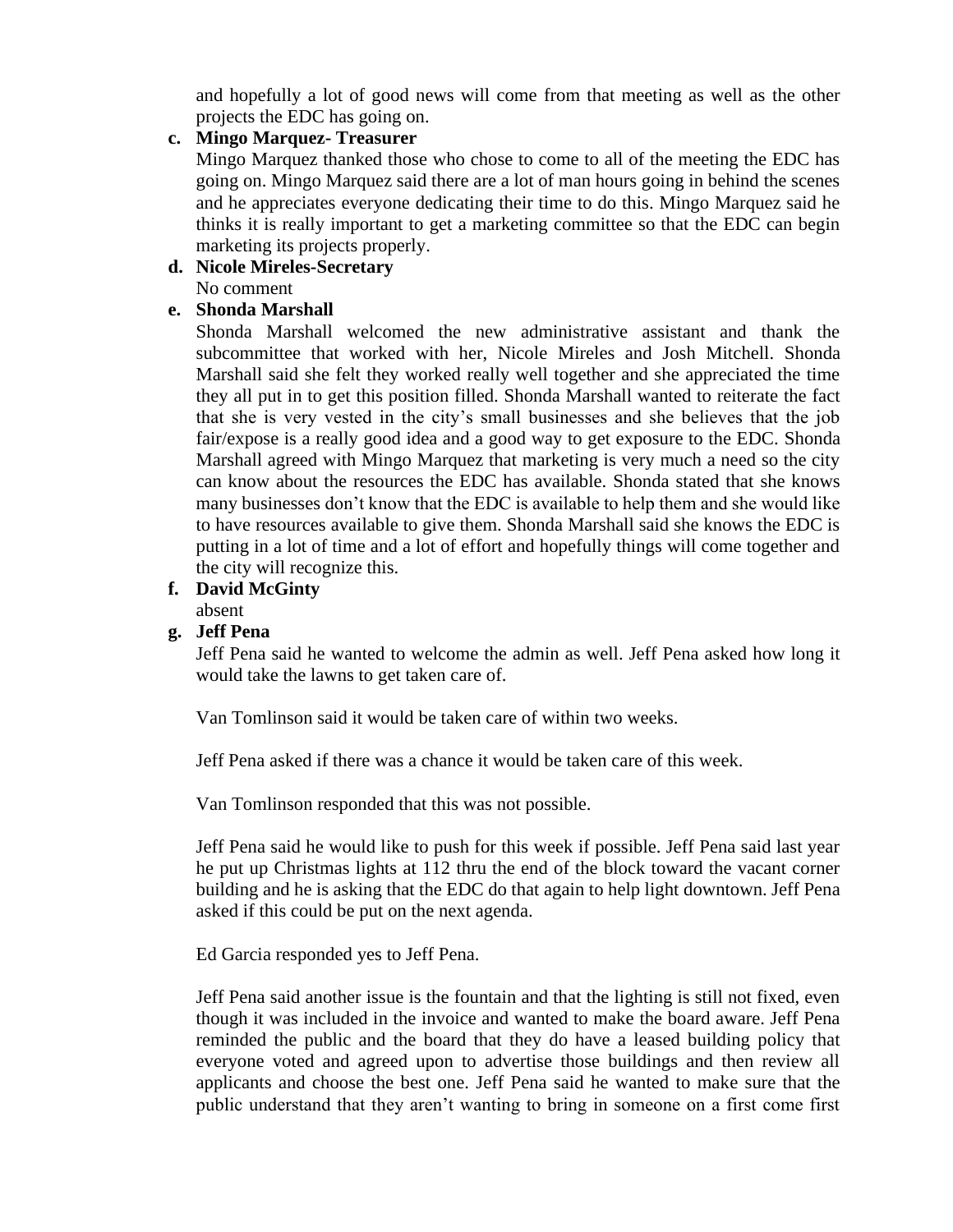served basis and that there is a process the EDC is trying to keep to. Jeff Pena said that along the lines with the buildings, there is also the matter of the soil in the back of the buildings that needs to be moved. Jeff Pena said they have received quotes on moving the dirt and he wants to make sure that this included in the repairs/rehab in the coming weeks.

Ed Garcia said that any work the EDC needs to take care needs to be put on the agenda.

Jeff Pena said this soil is causing some drainage issues.

Melanie Oldham asked Ed Garcia about damage to a building downtown and if the EDC has insurance to cover these expenses.

Ed Garcia responded to Melanie Oldham that yes, the EDC has insurance on all of its buildings.

### **IX. Executive Session- Adjourn into Executive Session**

Executive Session Disclosure Statement: The FEDC Board of Directors reserves the right to adjourn into executive session at any time during the course of this meeting to discuss any of the matters listed above, as authorized by the Texas Government Code, Section 551.071 (Consultation with Attorney), 551.072 (Deliberations about Real Property), 551.073 (Deliberations about Gifts and Donations), 551.074 (Personnel Matters), 551.076 (Deliberations about Security Devices) and 551.087 (Economic Development).

It is now 7:26 p.m. and I hereby recess the regular session of the Freeport Economic Development Corporation October 12, 2021 meeting and do hereby convene an executive session, said executive session authorized under the following sections of the Texas 551.071 (Consultation with Attorney.

## **In Accordance with the Texas Government Code:**

Section 551.071 (Consultation with Attorney)

1. Realty World Development

Section 551.087 (Economic and Community Development Matters)

- 1. Discussion and possible action regarding project 2021A.
- 2. Discussion and possible action regarding project 2021B.
- 3. Discussion and possible action regarding project 2021.C.
- 4. Discussion and possible action regarding project 2021D.

#### **Reconvene into Open Session**

#### **Board President's statement:**

It is now 8:43 p.m. and I hereby close the executive session of the Freeport Economic Development Corporation and do hereby reconvene the regular open session.